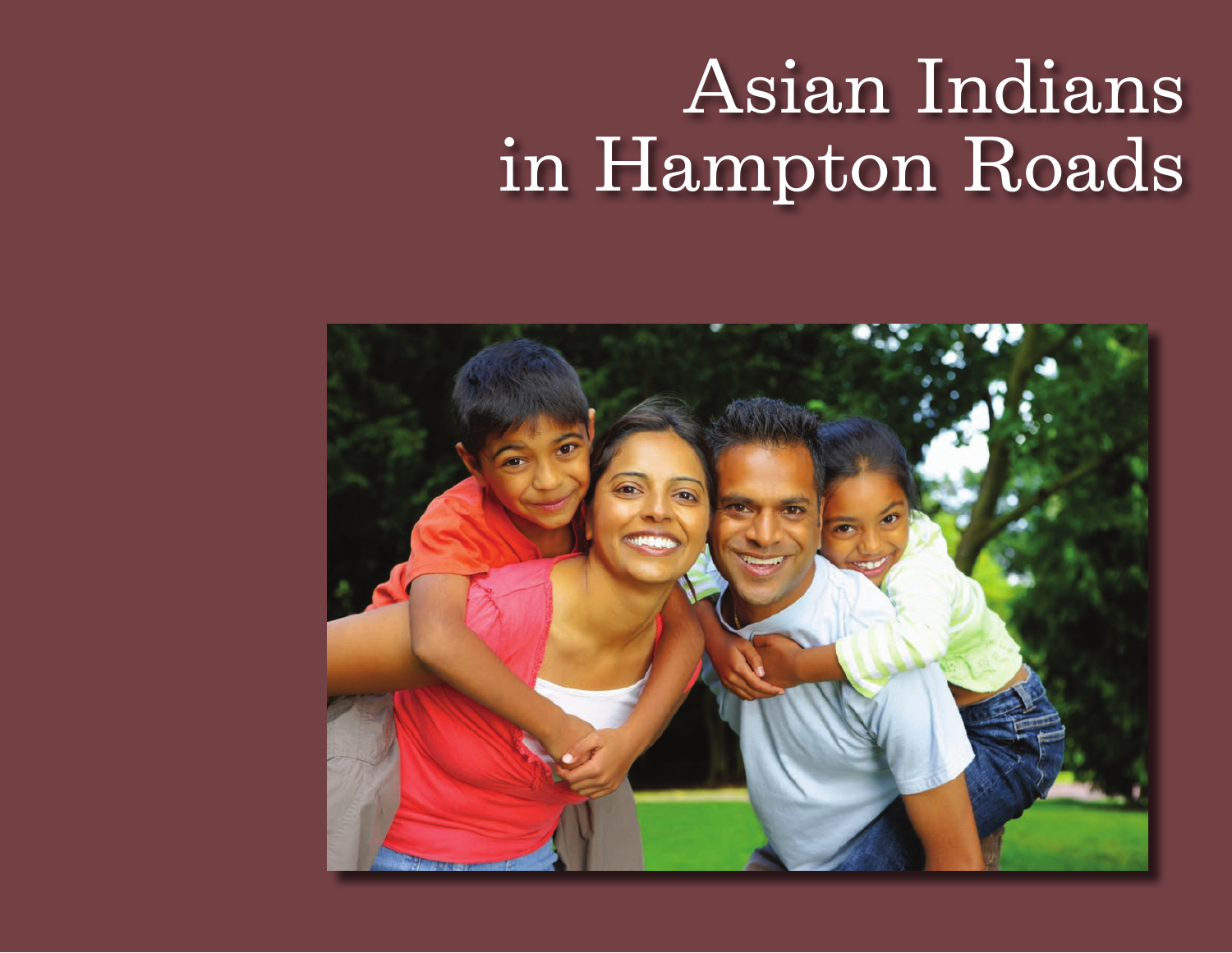### **ASIAN INDIANS IN HAMPTON ROADS**

IMP ov should we refer to the best-educated, most prosperous ethnic group in Hampton Roads? Should they be labeled "Indian Americans," "Americans from Indian" or "Asian Indians"? We adopt Asian Indians because a majority o India" or "Asian Indians"? We adopt Asian Indians because a majority of Asian Indians in Hampton Roads prefer that designation and it averts confusion with Native Americans in the United States, who historically have been known as Indians.

Asian Indians, who number almost 7,000 in Hampton Roads, are anything but an ordinary ethnic group. According to the American Community Survey, the mean household income of Asian Indians was \$86,130 in 2010, 65.9 percent higher than the U.S. average. Fully 69 percent of Asian Indians ages 25 or older had earned a bachelor's degree or higher, while this was true for only 27.9 percent for the entire U.S. population.

More than 61 percent of the Asian Indians residing in Hampton Roads were born outside of the United States. When they entered this country, many already were well educated, or they came here to enroll in graduate and professional programs. Also, as we shall see, a majority of recent H1-B "specialty occupations" visa recipients coming into the U.S. have been Asian Indians. These are talented, ambitious individuals, and this talent and ambition have translated into conspicuous success throughout the country and here in Hampton Roads.

### **Background**

In 2012, the Pew Research Center published a comprehensive study of Asian Americans, "the highest-income, best-educated and fastest-growing racial group in the United States" ("The Rise of Asian Americans," 2012, www. pewsocialtrends.org/files/2013/04/Asian-Americans-new-full-report-04-2013. pdf). Based on U.S. Census data and an extensive telephone survey, the study paints a remarkable portrait of Asian American success. Its main findings include:

- Approximately 18 million Asian Americans now make up nearly 6 percent of the U.S. population. Fifty years ago, this group represented less than 1 percent of the U.S. population.
- Since 2009, Asians have surpassed Hispanics as the largest group of new immigrants to the U.S.
- Because 61 percent of recent Asian immigrants ages 25-64 possess a college degree, they are likely "the most highly educated cohort of immigrants in U.S. history."
- The median income of Asian Americans in 2010 was \$66,000 substantially higher than any other racial group, as well as the U.S. population at large.
- Survey findings indicate that Asian Americans are more satisfied than the general public with their lives overall (82 percent vs. 75 percent), their personal finances (51 percent vs. 35 percent) and the general direction of the country (43 percent vs. 21 percent).

The Pew study looked at U.S. residents (regardless of citizenship or immigration status) whose family origins could be traced to the original peoples of the Far East, Southeast Asia or the Indian subcontinent (see Table 1). Chinese Americans represent the largest Asian subgroup in the United States today, followed by those with family origins in the Philippines, India, Vietnam, South Korea and Japan. Among these six subgroups, Asian Indians stand out. The Pew study suggests (see Table 2) that Asian Indians have even higher incomes, are better educated and are faster growing than the Asian American population as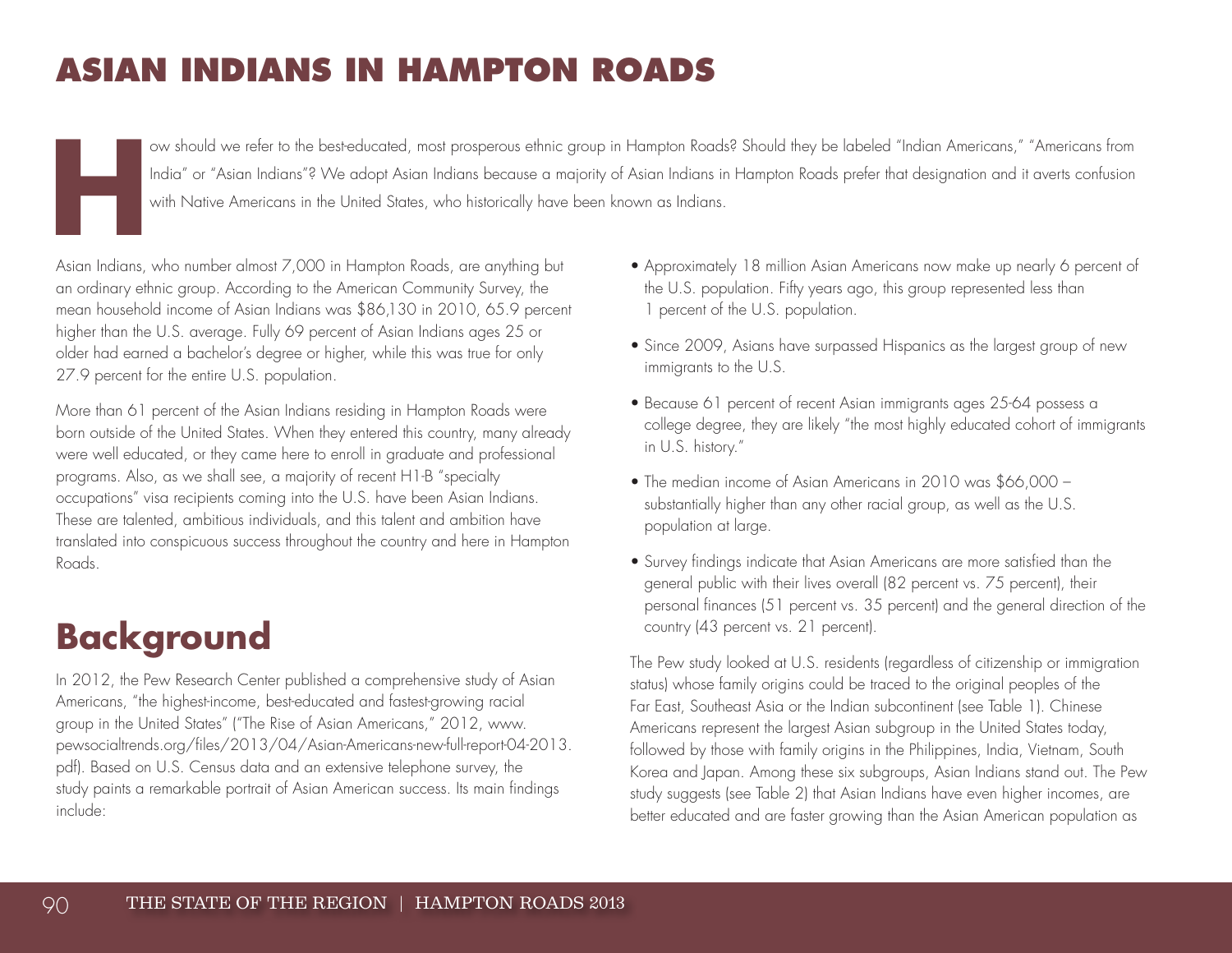a whole. They are younger and more likely to be married with children. Asian Indians are not as concentrated in the American West as other Asian American subgroups; more than one-quarter live in Virginia and other Southern states.

Asian Indians are one of several fast-growing ethnic constituencies (see Graph 1) that have transformed Hampton Roads into a significantly more diverse region within the last decade. Among recent arrivals, Asian Indians are distinguished

by a degree of economic, political and cultural influence that vastly exceeds what might be expected from a predominantly new-arrival minority group.

This chapter will explore the growth of Hampton Roads' Asian Indian community, as well as the common features and values that unite many of its members. We'll also provide a brief overview of the leading institutions that represent and serve our region's Asian Indian population.

| <b>TABLE 1</b>                                                                                                                              |                      |                   |                      |  |  |  |
|---------------------------------------------------------------------------------------------------------------------------------------------|----------------------|-------------------|----------------------|--|--|--|
| <b>CHARACTERISTICS OF ASIAN INDIAN ADULTS IN THE U.S., 2010</b>                                                                             |                      |                   |                      |  |  |  |
| <b>Characteristic</b>                                                                                                                       | <b>All Americans</b> | <b>All Asians</b> | <b>Asian Indians</b> |  |  |  |
| Foreign born                                                                                                                                | 15.8%                | 74.1%             | 87.2%                |  |  |  |
| Citizen                                                                                                                                     | 91.4%                | 69.6%             | 56.2%                |  |  |  |
| Median age (in years)                                                                                                                       | 45                   | 41                | 37                   |  |  |  |
| Married                                                                                                                                     | 51.4%                | 59.0%             | 70.9%                |  |  |  |
| Fertility (women aged 18-44)                                                                                                                |                      |                   |                      |  |  |  |
| Had a birth in the last 12 months                                                                                                           | 7.1%                 | 6.8%              | 8.4%                 |  |  |  |
| Of these, % unmarried                                                                                                                       | 37.1%                | 14.6%             | 2.3%                 |  |  |  |
| College educated (ages 25+)                                                                                                                 | 28.2%                | 49.0%             | 70.0%                |  |  |  |
| Median annual personal earnings (full-time, year-round workers)                                                                             | \$40,000             | \$48,000          | \$65,000             |  |  |  |
| Median annual household income                                                                                                              | \$49,800             | \$66,000          | \$88,000             |  |  |  |
| Language                                                                                                                                    |                      |                   |                      |  |  |  |
| Speaks English very well                                                                                                                    | 90.4%                | 63.5%             | 76.2%                |  |  |  |
| Speaks English less than very well                                                                                                          | 9.6%                 | 36.5%             | 23.8%                |  |  |  |
| Region of residence                                                                                                                         |                      |                   |                      |  |  |  |
| Northeast                                                                                                                                   | 18.3%                | 20.1%             | 31.1%                |  |  |  |
| Midwest                                                                                                                                     | 21.6%                | 11.3%             | 16.8%                |  |  |  |
| South                                                                                                                                       | 37.0%                | 21.5%             | 28.5%                |  |  |  |
| West                                                                                                                                        | 23.0%                | 47.1%             | 23.5%                |  |  |  |
| Source: Pew Research Center, "The Rise of Asian Americans," p. 44, at www.pewsocialtrends.org/files/2013/01/SDT_Rise_of_Asian_Americans.pdf |                      |                   |                      |  |  |  |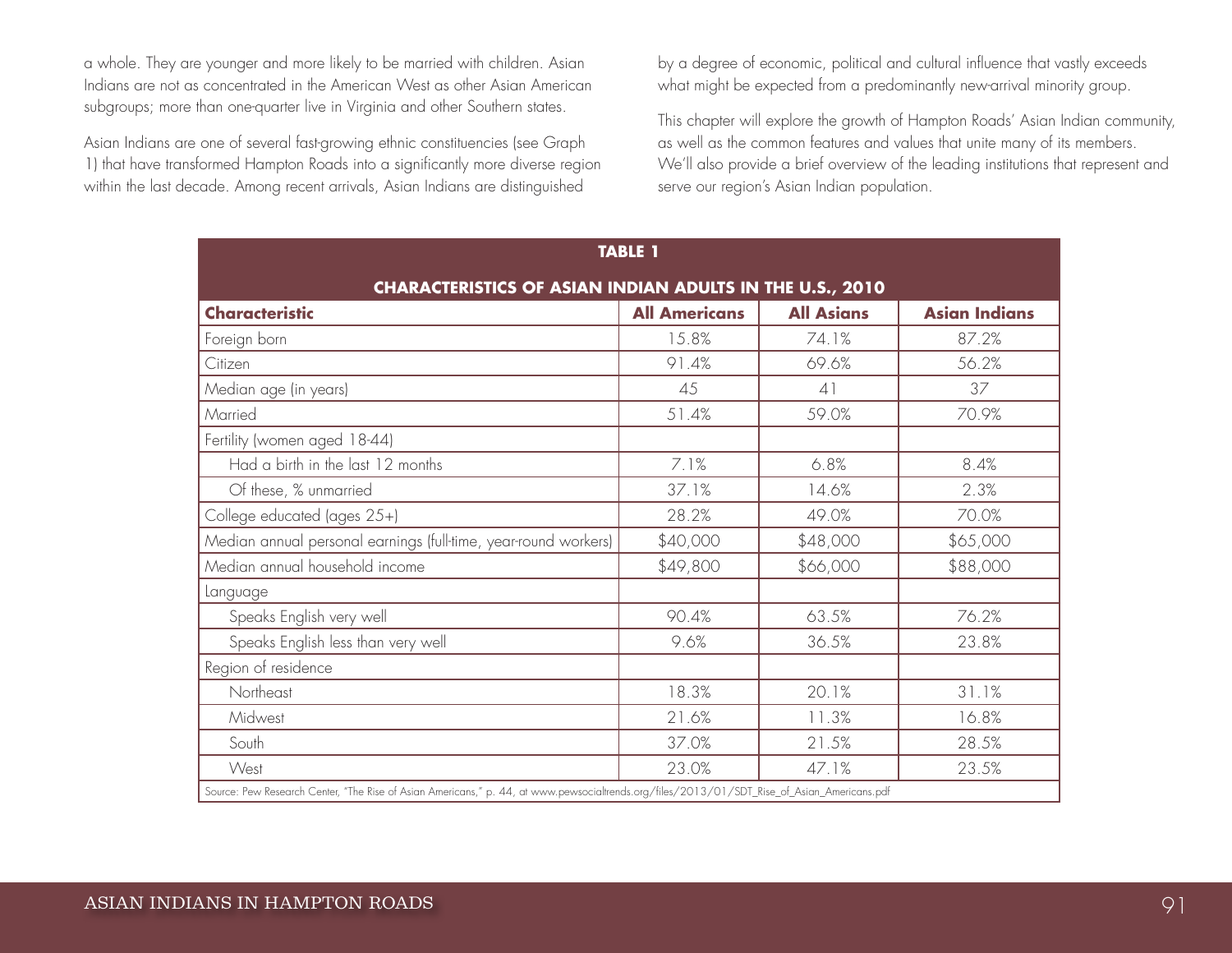#### **GRAPH 1**

**CHANGES IN THE NUMBER OF FOREIGN-BORN RESIDENTS OF HAMPTON ROADS BY ORIGIN BETWEEN 2000 AND 2011**



Sources: 2007-2011 American Community Survey 5-year estimates, at http://factfinder2.census.gov/, and U.S. Census data (2000), at http://factfinder.census.gov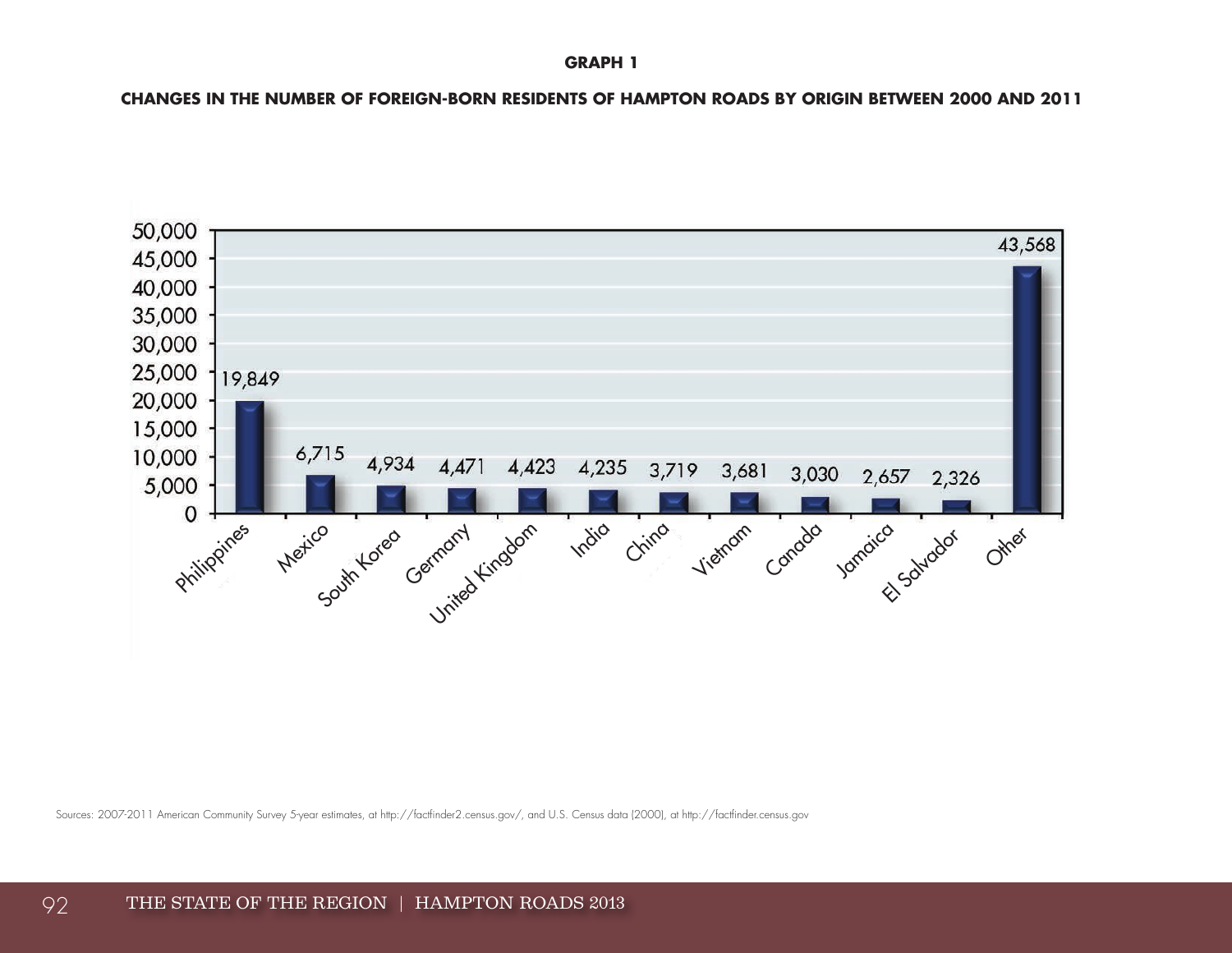### **Asian Indian Immigration: A Brief History**

The successes of the Asian Indian community are all the more remarkable given that before 1965, very few people of Asian Indian ancestry lived in Hampton Roads – or for that matter, anywhere else in the United States. The chief reason for this was a U.S. immigration policy that blatantly discriminated against Asians and other non-European groups.

A first, small cohort of Indian immigrants came to the United States in the early years of the 20th century. Beginning in 1907, around 6,400 migrants from the Indian subcontinent arrived on the U.S. West Coast. They were overwhelmingly young men from the Punjab region with little or no education. They came to earn money as agricultural laborers; most did not intend to settle permanently. In any case, this would have been difficult, as federal and state laws forbade Indian migrants from owning property, marrying white women or becoming naturalized U.S. citizens. The Immigration Law of 1917 stopped new arrivals from India altogether. Census data indicate that by 1940, only 2,405 Asian Indians remained in the U.S. "Their educational level," writes historian Ronald Takaki, "was the lowest of all racial and ethnic groups reported in the census: the median number of school years completed by Asian Indians was only 3.7" ("Strangers from a Different Shore: A History of Asian Americans," 1998, p. 314).

World War II was an important turning point in the history of Asian Indians in the U.S. Overt racism gradually became less frequent in American society and the nation's immigration policy changed to reflect this. U.S. lawmakers sought to acknowledge Asian Indians' contribution to the Allied war effort, and to show support for the newly independent Indian democracy. Asian Indians gained naturalization rights, and a new immigration quota allowed as many as 12,000 Asian Indians to enter the U.S. between 1947 and 1965.

However, the key watershed was the Immigration and Nationality Act of 1965. This legislation eliminated existing immigration restrictions based on national origin, replacing them with a tiered preference system based on the principle of "family reunification" and the needs of U.S. employers. Scientists, engineers



and other professionals, particularly those with skills to support emerging hightech industries, were among those who benefited most from the new immigration policy. These highly skilled professionals, and their families, came to define the new wave of Asian Indian immigration that commenced in the final third of the 20th century.

Asian Indians quickly became and have remained one of the country's fastestgrowing immigrant groups: "The number of new Asian Indian immigrants skyrocketed from 467 in 1965 to 8,795 in 1970. Between 1971 and 1980, 164,134 Asian Indians were admitted, followed by another 250,786 between 1981 and 1990" (Roli Varma, "Harbingers of Global Change: India's Techno-Immigrants in the United States," 2006, p. 21).

Asian Indians were well positioned to benefit from the post-1965 change in immigration policy for a number of reasons, including English language proficiency (a legacy of British colonial rule) as well as a strong cultural emphasis on math and science achievement. The educational, economic and professional opportunities offered by the United States have been highly attractive to Asian Indian émigrés. Many Asian Indians (particularly young men) came to pursue graduate study in the U.S., later converting their temporary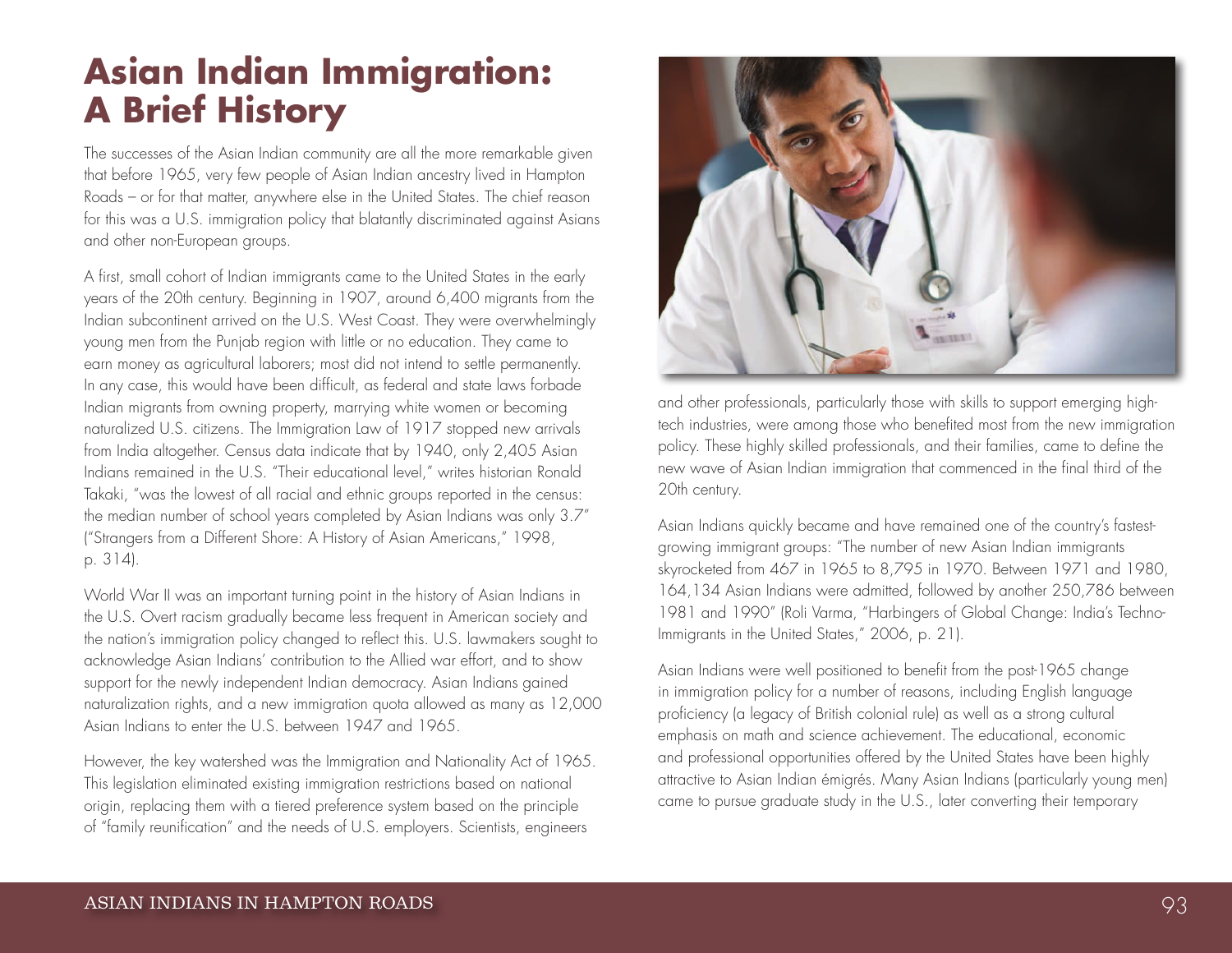status into permanent residency and bringing along spouses, children and other family members.

The H-1B visa program, which was introduced in 1990, has brought more Indians to American workplaces in the past quarter century. H-1B visas allow highly skilled foreign workers in "specialty occupations" to live and work in the U.S., with an employer's sponsorship, for up to six years. The great majority of all H-1B visas are issued in the IT sector; most often they go to citizens of India. Of the nearly 130,000 H-1B visas issued in 2011, more than half (72,438) went to workers of Indian nationality (see Table 2). Several of the IT companies that consistently sponsor the most workers on H1-B visas – including Infosys, Wipro and Tata Consultancy Services – are themselves based in India.

Today, more than 3 million people of Asian Indian ancestry live in the United States, comprising approximately 1 percent of the entire U.S. population.

| <b>TABLE 2</b>                                                                                                                                  |         |  |  |  |
|-------------------------------------------------------------------------------------------------------------------------------------------------|---------|--|--|--|
| H-1B VISAS ISSUED, UNITED STATES, FY 2011                                                                                                       |         |  |  |  |
| India                                                                                                                                           | 72,438  |  |  |  |
| China - mainland                                                                                                                                | 10,849  |  |  |  |
| United Kingdom                                                                                                                                  | 3,660   |  |  |  |
| South Korea                                                                                                                                     | 3,501   |  |  |  |
| Mexico                                                                                                                                          | 2,647   |  |  |  |
| Philippines                                                                                                                                     | 2,369   |  |  |  |
| France                                                                                                                                          | 2,069   |  |  |  |
| Japan                                                                                                                                           | 2,054   |  |  |  |
| China - Taiwan                                                                                                                                  | 1,705   |  |  |  |
| Germany                                                                                                                                         | 1,627   |  |  |  |
| Other                                                                                                                                           | 26,215  |  |  |  |
| <b>TOTAL</b>                                                                                                                                    | 129,134 |  |  |  |
| Source: Pew Research Center, "The Rise of Asian Americans," p. 27, at:<br>www.pewsocialtrends.org/files/2013/01/SDT_Rise_of_Asian_Americans.pdf |         |  |  |  |

### **Who Are Hampton Roads' Asian Indians?**

Hampton Roads is home to a substantial Asian Indian community – close to 7,000 people, according to Pew and U.S. Census figures. The greatest number (2,274) live in Virginia Beach, while Williamsburg and York County boast the highest proportion (just over 1 percent) of Asian Indians in their populations, possibly due to the influence of the College of William & Mary and NASA Langley Research Center, and the hotel industry (see Table 3). A review of Graph 1 reveals that among Hampton Roads' foreign-born population, India is the sixthmost influential place of origin, behind the Philippines, Mexico, South Korea, Germany and the United Kingdom. U.S. Census figures suggest that the Asian Indian-born population of Hampton Roads has more than doubled in the past decade – the fastest rate of growth among all Asian subgroups in our region.

The Asian Indian community of Hampton Roads is the third largest in the Commonwealth of Virginia, behind Northern Virginia and the Richmond metropolitan area. (By a wide margin, the highest concentration of Asian Indians – 47,544 – live in Fairfax County.) Census figures show that Virginia residents of Asian Indian descent are younger and more likely to live in a married-couple household with children than Virginia's population at large.

Nearly 78 percent of Virginia's Asian Indians over the age of 25 possess a bachelor's degree or higher, compared to nearly 34 percent of the general population in the same age group. Table 4 discloses that more than half (52.5 percent) of Virginia's Asian Indian households earn \$100,000 or more per year, compared to 27.6 percent of all Virginia households. Graph 2 illustrates these income differences as well as the impressive educational attainment of Asian Indians in the Commonwealth.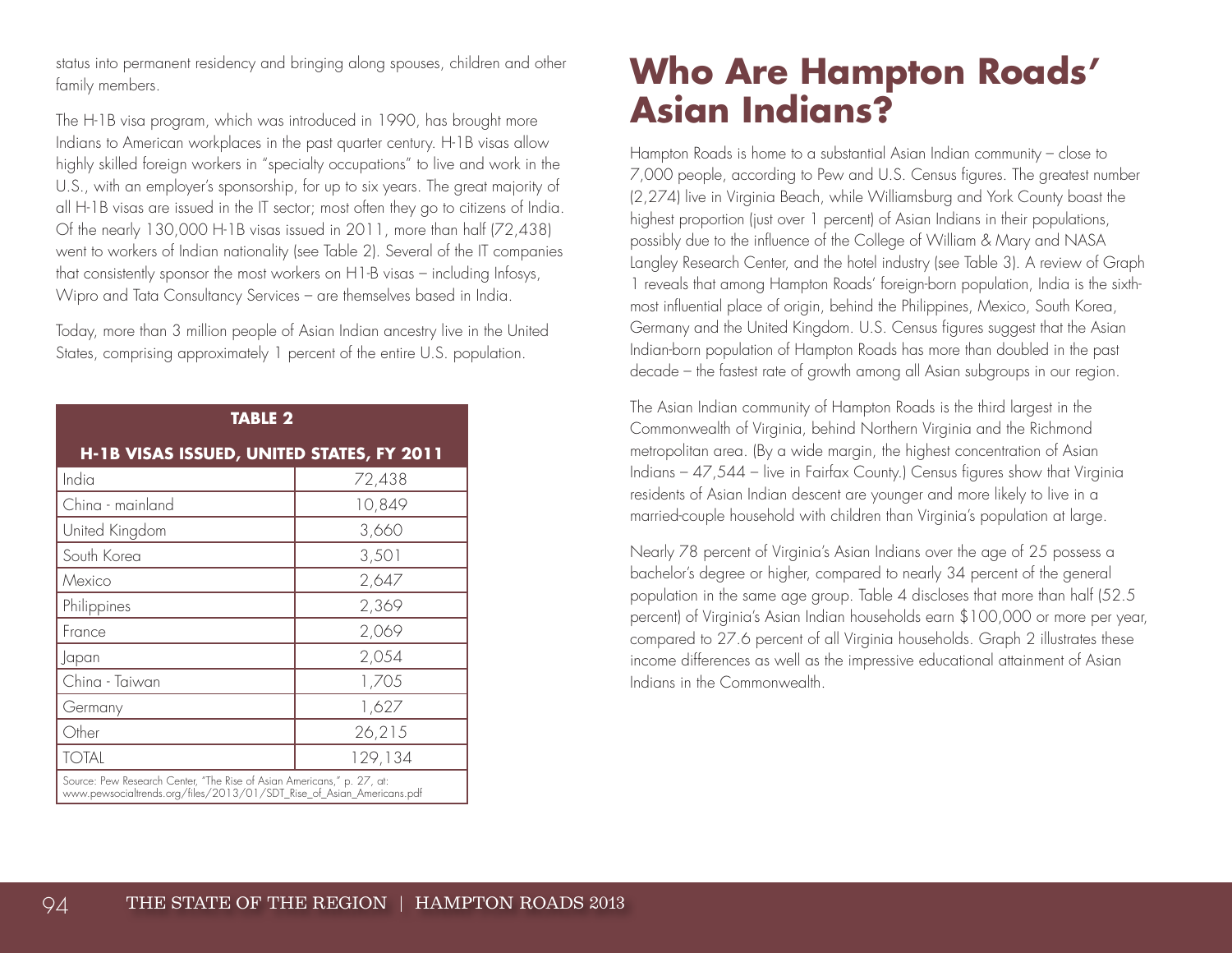| <b>TABLE 3</b>                                                                                                                           |                               |                                              |                 |                           |               |                   |                         |                                         |                                     |                                                             |
|------------------------------------------------------------------------------------------------------------------------------------------|-------------------------------|----------------------------------------------|-----------------|---------------------------|---------------|-------------------|-------------------------|-----------------------------------------|-------------------------------------|-------------------------------------------------------------|
| THE ASIAN AMERICAN POPULATION: HAMPTON ROADS, VIRGINIA AND THE U.S. (2010)                                                               |                               |                                              |                 |                           |               |                   |                         |                                         |                                     |                                                             |
|                                                                                                                                          | <b>Asian</b><br><b>Indian</b> | <b>Chinese (except</b><br><b>Taiwanese</b> ) | <b>Filipino</b> | <b>Japanese</b>           | <b>Korean</b> | <b>Vietnamese</b> | <b>Total Population</b> | <b>Total Asian</b><br><b>Population</b> | <b>Asian Share</b><br>of Population | <b>Asian Indian</b><br><b>Share of</b><br><b>Population</b> |
| Chesapeake                                                                                                                               | 986                           | 825                                          | 4,583           | 648                       | 803           | 616               | 222,209                 | 9,136                                   | 4.11%                               | 0.44%                                                       |
| Currituck County (N.C.)                                                                                                                  | 16                            | 23                                           | 151             | 35                        | 32            | 6                 | 23,457                  | 282                                     | 1.20%                               | 0.07%                                                       |
| Franklin                                                                                                                                 | 13                            | 18                                           | 24              | 6                         | 14            | 21                | 8,582                   | 102                                     | 1.19%                               | 0.15%                                                       |
| Gloucester County                                                                                                                        | 33                            | 82                                           | 111             | 63                        | 60            | 27                | 36,858                  | 463                                     | 1.26%                               | 0.09%                                                       |
| Hampton                                                                                                                                  | 332                           | 437                                          | 1,267           | 369                       | 496           | 888               | 137,436                 | 4,490                                   | 3.27%                               | 0.24%                                                       |
| Isle of Wight County                                                                                                                     | 22                            | 63                                           | 161             | 61                        | 84            | 19                | 35,270                  | 477                                     | 1.35%                               | 0.06%                                                       |
| James City County                                                                                                                        | 315                           | 350                                          | 500             | 190                       | 448           | 104               | 67,009                  | 2,186                                   | 3.26%                               | 0.47%                                                       |
| Mathews County                                                                                                                           | 8                             | 9                                            | 21              | $\mathbf{3}$              | 11            | $\overline{4}$    | 8,978                   | 60                                      | 0.67%                               | 0.09%                                                       |
| <b>Newport News</b>                                                                                                                      | 569                           | 616                                          | 2,194           | 614                       | 1,608         | 672               | 180,719                 | 7,438                                   | 4.12%                               | 0.31%                                                       |
| Norfolk                                                                                                                                  | 963                           | 1,163                                        | 6,326           | 488                       | 580           | 528               | 242,803                 | 10,999                                  | 4.53%                               | 0.40%                                                       |
| Poquoson                                                                                                                                 | 46                            | 71                                           | 59              | 37                        | 92            | 15                | 12,150                  | 346                                     | 2.85%                               | 0.38%                                                       |
| Portsmouth                                                                                                                               | 131                           | 191                                          | 826             | 98                        | 106           | 127               | 95,535                  | 1,658                                   | 1.74%                               | 0.14%                                                       |
| Southampton County                                                                                                                       | 18                            | $\mathbf{3}$                                 | 27              | $\overline{2}$            | 5             | $\overline{2}$    | 18,570                  | 73                                      | 0.39%                               | 0.10%                                                       |
| Suffolk                                                                                                                                  | 259                           | 261                                          | 756             | 147                       | 260           | 165               | 84,585                  | 1,997                                   | 2.36%                               | 0.31%                                                       |
| Surry County                                                                                                                             | 12                            |                                              | 9               | $\boldsymbol{\varLambda}$ |               | 0                 | 7,058                   | 40                                      | 0.57%                               | 0.17%                                                       |
| Virginia Beach                                                                                                                           | 2,274                         | 2,842                                        | 22,092          | 1,609                     | 1,802         | 2,097             | 437,994                 | 34,647                                  | 7.91%                               | 0.52%                                                       |
| Williamsburg                                                                                                                             | 208                           | 279                                          | 99              | 50                        | 203           | 59                | 14,068                  | 1,026                                   | 7.29%                               | 1.48%                                                       |
| York County                                                                                                                              | 658                           | 663                                          | 716             | 323                       | 1,206         | 272               | 65,464                  | 4,286                                   | 6.55%                               | 1.01%                                                       |
| <b>Hampton Roads</b>                                                                                                                     | 6,863                         | 7,900                                        | 39,922          | 4,747                     | 7,814         | 5,622             | 1,698,745               | 79,706                                  | 4.69%                               | 0.40%                                                       |
| Virginia                                                                                                                                 | 114,471                       | 68,707                                       | 90,493          | 20,138                    | 82,006        | 59,984            | 8,001,024               | 534,561                                 | 6.68%                               | 1.43%                                                       |
| <b>United States</b>                                                                                                                     | 3,183,063                     | 3,794,673                                    | 3,416,840       | 1,304,286                 | 1,706,822     | 1,737,433         | 308,745,538             | 17,941,286                              | 5.81%                               | 1.03%                                                       |
| Sources: Pew Research Center, at www.pewsocialtrends.org/asianamericans-maps, and American Fact Finder, at http://factfinder2.census.gov |                               |                                              |                 |                           |               |                   |                         |                                         |                                     |                                                             |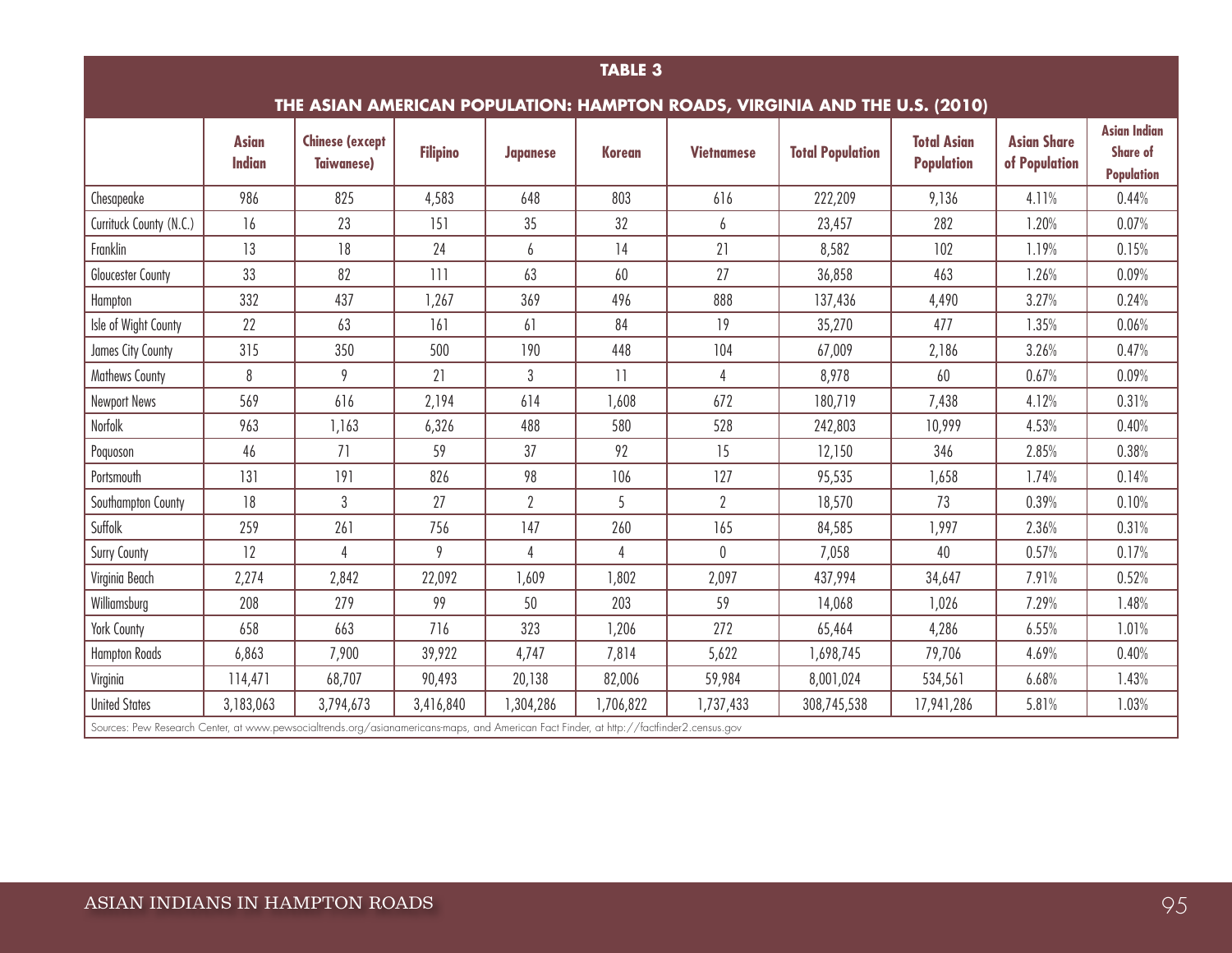#### **TABLE 4**

| SELECTED SOCIAL AND ECONOMIC CHARACTERISTICS OF ASIAN INDIANS IN VIRGINIA (ALONE OR IN ANY COMBINATION) |                      |                         |  |  |  |
|---------------------------------------------------------------------------------------------------------|----------------------|-------------------------|--|--|--|
| <b>Households by Type</b>                                                                               | <b>Asian Indians</b> | <b>Total Population</b> |  |  |  |
| Total households                                                                                        | 34,428               | 2,974,481               |  |  |  |
| Percent married-couple family                                                                           | 70.5%                | 51.1%                   |  |  |  |
| Percent male householder, no wife present, family                                                       | 2.4%                 | 4.1%                    |  |  |  |
| Percent female householder, no husband present, family                                                  | 3.7%                 | 12.0%                   |  |  |  |
| Percent nonfamily households                                                                            | 23.5%                | 32.8%                   |  |  |  |
| Percent households with one or more people under 18 years                                               | 47.7%                | 33.7%                   |  |  |  |
| Percent households with one or more people 65 years and over                                            | 10.3%                | 22.4%                   |  |  |  |
| Average household size                                                                                  | 2.99                 | 2.56                    |  |  |  |
| <b>Educational Attainment</b>                                                                           |                      |                         |  |  |  |
| Population 25 years and over                                                                            | 67,727               | 5,208,536               |  |  |  |
| Percent high school graduate or higher                                                                  | 93.9%                | 86.1%                   |  |  |  |
| Percent bachelor's degree or higher                                                                     | 77.7%                | 33.8%                   |  |  |  |
| <b>Place of Birth</b>                                                                                   |                      |                         |  |  |  |
| Total population                                                                                        | 103,348              | 7,841,754               |  |  |  |
| Percent foreign-born                                                                                    | 69.1%                | 10.8%                   |  |  |  |
| <b>Employment Status</b>                                                                                |                      |                         |  |  |  |
| Civilian labor force                                                                                    | 57,190               | 4,065,244               |  |  |  |
| Percent unemployed                                                                                      | 4.3%                 | 5.9%                    |  |  |  |
| Industry                                                                                                |                      |                         |  |  |  |
| Civilian employed population 16 years and over                                                          | 54,730               | 3,824,131               |  |  |  |
| Agriculture, forestry, fishing and hunting, and mining                                                  | 0.1%                 | 1.1%                    |  |  |  |
| Construction                                                                                            | 1.3%                 | 7.5%                    |  |  |  |
| Manufacturing                                                                                           | 3.0%                 | 8.2%                    |  |  |  |
| Wholesale trade                                                                                         | 0.9%                 | 2.2%                    |  |  |  |
| Retail trade                                                                                            | 9.3%                 | 10.8%                   |  |  |  |
| Transportation and warehousing, and utilities                                                           | 3.7%                 | 4.2%                    |  |  |  |
| Information                                                                                             | 4.9%                 | 2.5%                    |  |  |  |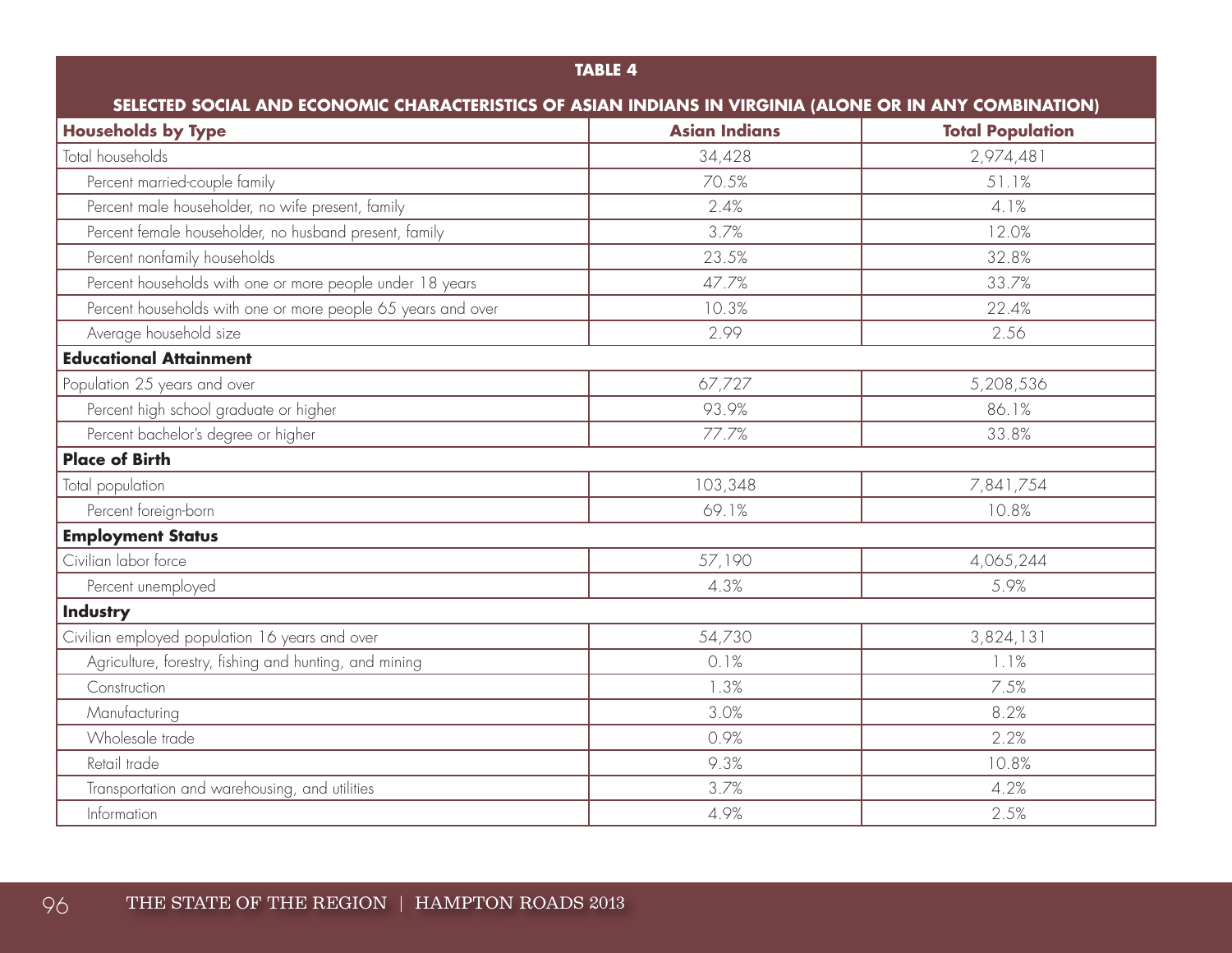| <b>TABLE 4</b>                                                                                             |           |           |  |  |  |
|------------------------------------------------------------------------------------------------------------|-----------|-----------|--|--|--|
| SELECTED SOCIAL AND ECONOMIC CHARACTERISTICS OF ASIAN INDIANS IN VIRGINIA (ALONE OR IN ANY COMBINATION)    |           |           |  |  |  |
| Finance and insurance, and real estate and rental and leasing                                              | 10.5%     | 6.7%      |  |  |  |
| Professional, scientific, and management, and administrative and waste<br>management services              | 36.1%     | 14.2%     |  |  |  |
| Educational services, and health care and social assistance                                                | 15.8%     | 20.3%     |  |  |  |
| Arts, entertainment, and recreation, and accommodation and food services                                   | 6.5%      | 8.0%      |  |  |  |
| Other services, except public administration                                                               | 2.1%      | 5.2%      |  |  |  |
| Public administration                                                                                      | 5.8%      | 9.0%      |  |  |  |
| Income and Benefits (In 2010 Inflation-Adjusted Dollars)                                                   |           |           |  |  |  |
| Total households                                                                                           | 34,428    | 2,974,481 |  |  |  |
| Percent earning \$24,999 or less                                                                           | 6.8%      | 18.8%     |  |  |  |
| Percent earning \$25,000 to \$49,999                                                                       | 9.3%      | 22.1%     |  |  |  |
| Percent earning \$50,000 to \$74,999                                                                       | 15.3%     | 18.3%     |  |  |  |
| Percent earning \$75,000 to \$99,999                                                                       | 16.2%     | 13.2%     |  |  |  |
| Percent earning \$100,000 to \$149,999                                                                     | 26.1%     | 14.9%     |  |  |  |
| Percent earning \$150,000 to \$199,999                                                                     | 12.2%     | 6.4%      |  |  |  |
| Percent earning \$200,000 or more                                                                          | 14.2%     | 6.3%      |  |  |  |
| Median household income                                                                                    | \$101,829 | \$61,406  |  |  |  |
| Source: 2006-2010 American Community Survey Selected Population Tables, at: http://factfinder2.census.gov/ |           |           |  |  |  |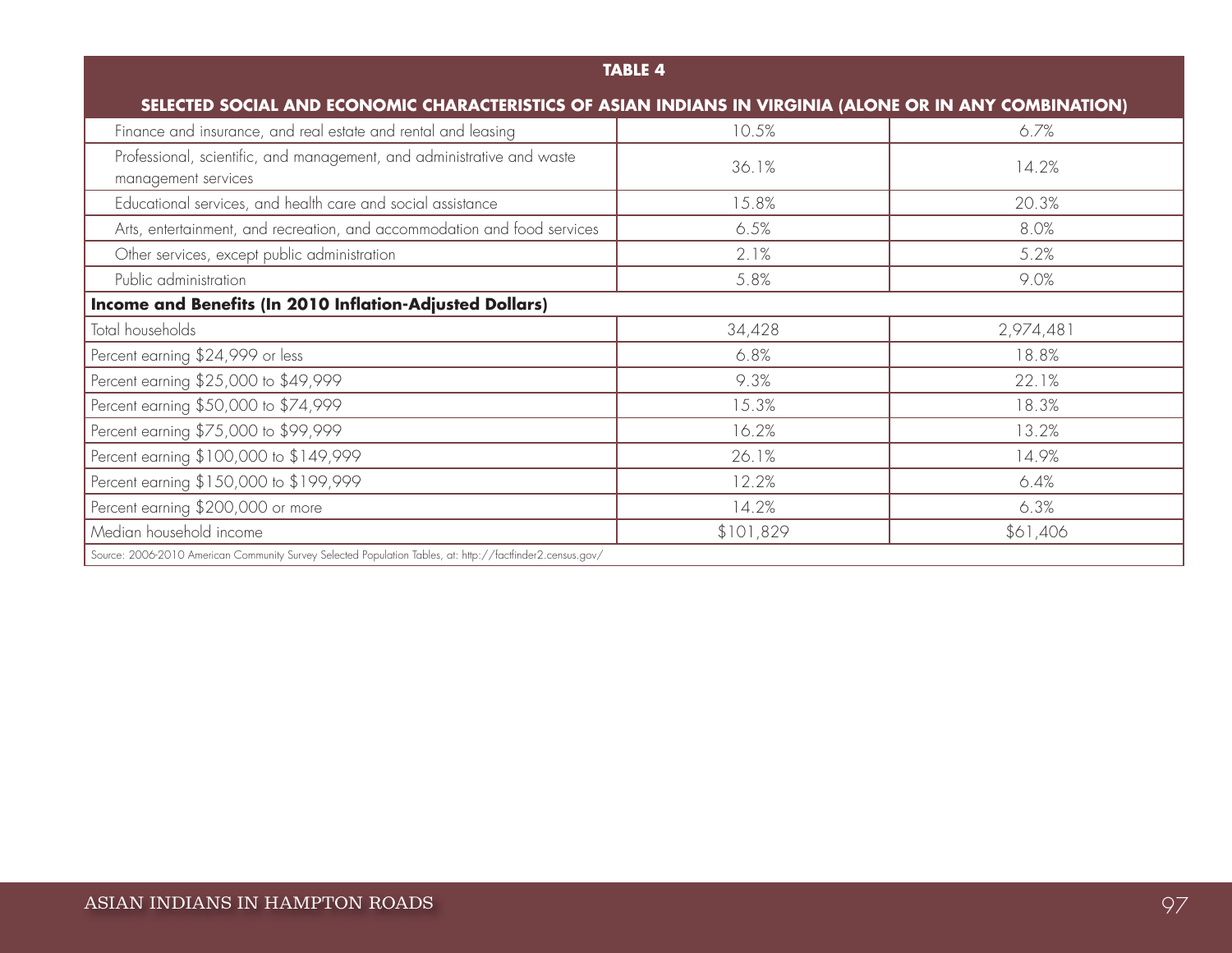**GRAPH 2**

**COMPARING THE EDUCATIONAL ATTAINMENT AND INCOMES OF ASIAN INDIANS IN VIRGINIA TO ALL OTHER VIRGINIANS**

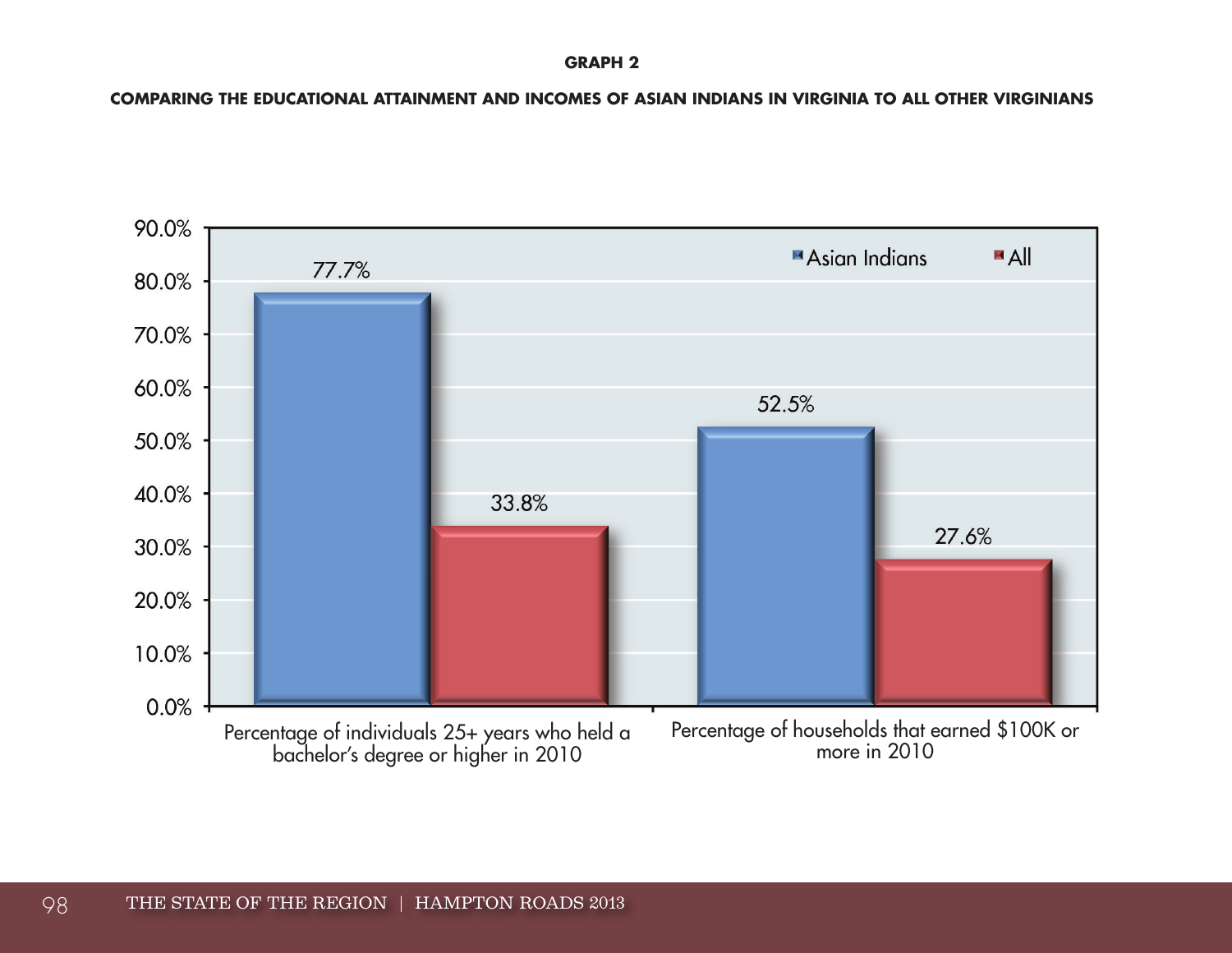| <b>TABLE 5</b>                                                                                                                                                                                                                                                                         |                             |                              |                                     |                                              |  |  |
|----------------------------------------------------------------------------------------------------------------------------------------------------------------------------------------------------------------------------------------------------------------------------------------|-----------------------------|------------------------------|-------------------------------------|----------------------------------------------|--|--|
| VALUES AND ATTITUDES OF ASIAN INDIANS IN THE U.S. AND HAMPTON ROADS                                                                                                                                                                                                                    |                             |                              |                                     |                                              |  |  |
|                                                                                                                                                                                                                                                                                        | <b>U.S.</b><br><b>Total</b> | <b>U.S.</b><br><b>Asians</b> | <b>U.S. Asian</b><br><b>Indians</b> | <b>Hampton Roads</b><br><b>Asian Indians</b> |  |  |
| Percent saying they are satisfied with their lives today                                                                                                                                                                                                                               | 75%                         | 82%                          | 84%                                 | 93%                                          |  |  |
| Percent saying they are satisfied with the way things are going in this country today                                                                                                                                                                                                  | 21%                         | 43%                          | 47%                                 | 45%                                          |  |  |
| Percent rating their personal financial situation as "excellent" or "good"                                                                                                                                                                                                             | 35%                         | 51%                          | 67%                                 | 82%                                          |  |  |
| Percent saying "Most people who want to get ahead can make it if they're willing to work hard"                                                                                                                                                                                         | 58%                         | 69%                          | 75%                                 | 82%                                          |  |  |
| Percent saying being a good parent is one of the most important things in their lives                                                                                                                                                                                                  | 50%                         | 67%                          | 78%                                 | 93%                                          |  |  |
| Percent saying helping other people in need is one of the most important things in their lives                                                                                                                                                                                         | 20%                         | 28%                          | 32%                                 | 32%                                          |  |  |
| Percent saying they have personally experienced discrimination or been treated unfairly in the<br>past 12 months because they are Asian/Asian Indian)                                                                                                                                  | <b>NA</b>                   | 19%                          | 18%                                 | 23%                                          |  |  |
| Percent saying they consider themselves a Republican in politics today                                                                                                                                                                                                                 | 26%                         | 18%                          | 10%                                 | 14%                                          |  |  |
| Percent saying they consider themselves a Democrat in politics today                                                                                                                                                                                                                   | 32%                         | 33%                          | 44%                                 | 46%                                          |  |  |
| Percent saying they consider themselves an independent in politics today                                                                                                                                                                                                               | 36%                         | 34%                          | 34%                                 | 21%                                          |  |  |
| Sources: for U.S. data: Pew Research Center, "The Rise of Asian Americans," at: www.pewsocialtrends.org/files/2013/01/SDT_Rise_of_Asian_Americans.pdf; for Hampton Roads data: Informal online survey taken by 94 members of<br>Hampton Roads' Asian Indian community (April-May 2013) |                             |                              |                                     |                                              |  |  |

Census figures show that more than one-third (36.1 percent) of Virginia's Asian Indians are employed in the professional and scientific services sector, followed by 15.8 percent in educational services and health care. Hampton Roads universities and medical centers employ many of the Asian Indians in our region; another influential contingent works in the engineering and IT fields. Asian Indians occupy yet another niche in our regional economy as smallbusiness owners; they own or operate numerous restaurants, convenience stores and hotels across Hampton Roads. According to a recent estimate from the coordinators of Taste of India, an annual celebration held on the Old Dominion University campus, Indian Americans own at least 90 hotels and 60 small retail businesses locally.

The members of Hampton Roads' Asian Indian community reflect the diversity of India itself, which consists of 28 different states and seven union territories. Hundreds of languages and dialects are spoken throughout India. Although Hindi and English are used countrywide, each state has its own set of officially recognized languages. For Asian Indians in Hampton Roads, therefore, English is not merely the language of their adopted home country, but it is also a common language of understanding among other émigrés. While Hampton Roads' Asian Indians hail from all regions of the subcontinent, an especially large number have family ties to the western state of Gujarat, and are native speakers of Gujarati. Any gathering of Asian Indians in Hampton Roads is likely to include families with common Gujarati surnames, such as Patel and Shah.

The Pew Research Center survey suggests that nationwide, Asian Indians lean toward the Democratic Party politically. Our own informal online survey, which was completed by 94 members of Hampton Roads' Asian Indian community, returned similar results (see Table 5). Hampton Roads' Asian Indians have been notably active in the political arena as financial donors. Indeed, one measure of this community's substantial political and economic clout is the turnout of prominent elected officials at Hampton Roads' largest Asian Indian gatherings. Senators Tim Kaine and Mark Warner both made formal appearances at Taste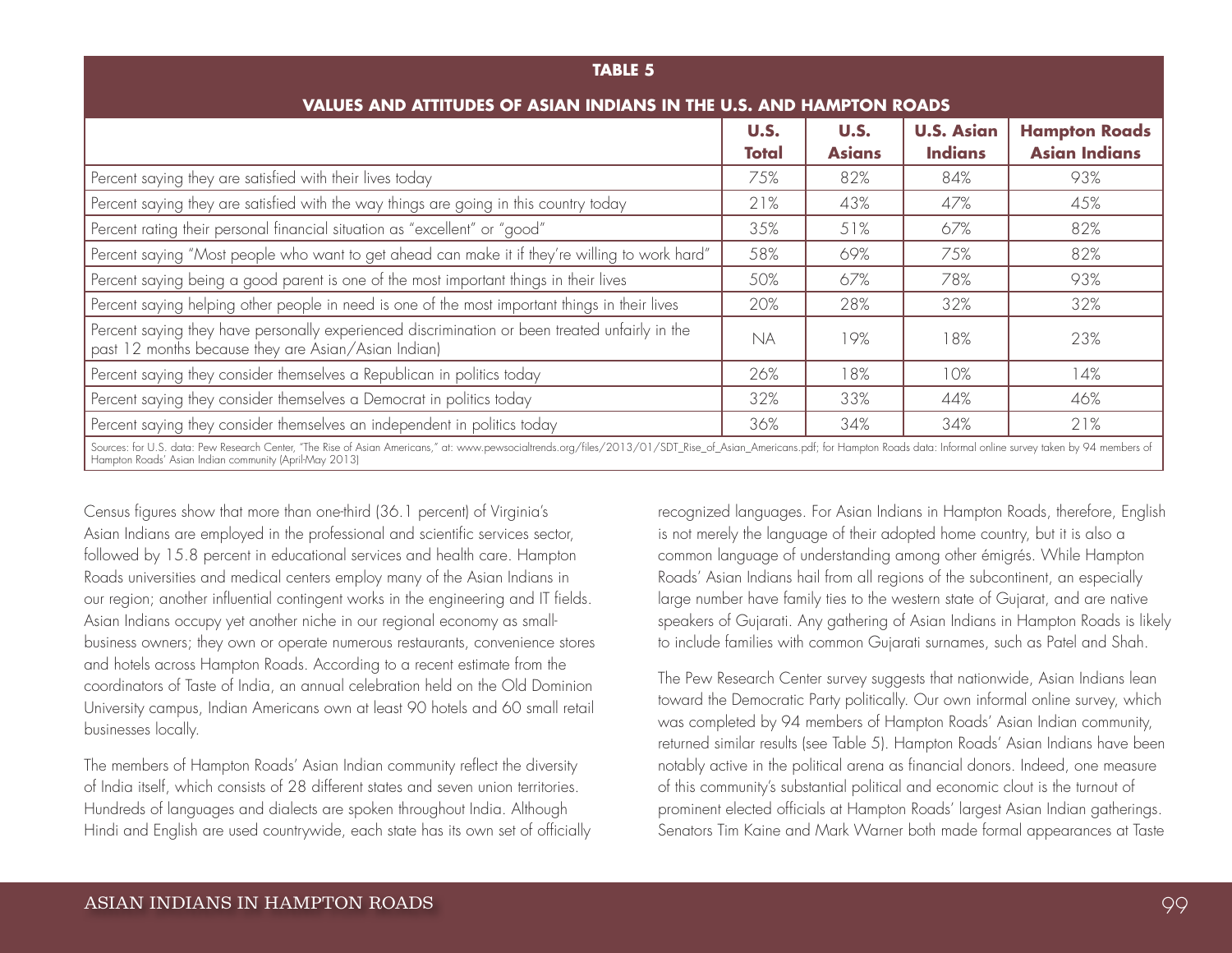of India in April 2013; Congressmen Scott Rigell and Bobby Scott attended India Fest, another area celebration, in September 2012.

The U.S. India Political Action Committee (USINPAC) is not explicitly partisan, but was established in 2002 to present a unified political voice among Asian Indians, and to "impact policies that concern the Indian-American community"(www.usinpac.com/home/about-usinpac).

In addition to supporting Asian Indian political candidates, USINPAC has been most active in promoting U.S.-India relations as well as immigration and visa reforms. Nationwide, a growing number of second-generation Asian Indians have run successfully for office; Governors Nikki Haley of South Carolina and Bobby Jindal of Louisiana (both Republicans) are notable examples. This spring, Aneesh Chopra ran for lieutenant governor of Virginia as a Democrat. Although he was defeated in the primary election, he holds the distinction of being the Commonwealth's first Asian Indian to seek statewide office.

Nearly all of the long-standing Asian Indian residents of Hampton Roads with whom we spoke commented on the remarkable growth of the region's Indian community and community infrastructure within the past decades. Community leader Jagdish Singh recalled in a Virginian-Pilot article that when she and her husband moved to the area in 1967, there were "only three other Indian families in all of Hampton Roads" (Megan Hoyer, The Virginian-Pilot, Feb. 5, 2011).

Saileela Venkatesan told us about the shopping trips to the Washington, D.C., area that she and other families coordinated in the 1970s because there were no local stores that specialized in Indian groceries. Swagat Indian Spices and Specialties opened on Aragona Boulevard in Virginia Beach 25 years ago, and today numerous Indian and international grocery stores can be found throughout Hampton Roads. Nawab on Military Highway in Norfolk became the region's first Indian restaurant in 1992. Owner Ashok Arora has since opened additional locations in Virginia Beach, Williamsburg and Newport News. Today, the Nawab restaurants are joined by many other establishments throughout the region that serve Indian cuisine.

The Pew survey findings indicate that 84 percent of Asian Indians nationwide are satisfied with their lives today; an impressive 93 percent of the participants

in our informal survey responded the same way (see Table 6). The first- and second-generation Asian Indians with whom we spoke seemed pleased overall with their lives in Hampton Roads. Many told us that they appreciated that the Asian Indian community here was vibrant and active, but not oppressively so. There is no one neighborhood or locality where an overwhelming number of Indians have chosen to live; the degree of assimilation with the rest of the population is high. Several people told us they appreciated the mild climate in Hampton Roads, compared to regions farther north. Others mentioned that Hampton Roads' proximity to other East Coast Indian communities – particularly New York/New Jersey and the greater Washington, D.C., area – meant that close friends and family members were not far away.

Are Asian Indians subject to discrimination here in Hampton Roads? A minority (23 percent) of our online survey respondents indicated that they had personally experienced discrimination or been treated unfairly in the past 12 months because they were Indian or of Indian ancestry. Reflecting on this result, a younger member of the regional community stated, "Even though 23 percent say they have faced discrimination, I was surprised to see such a huge figure, since in my four years in Hampton Roads, I have never been a victim of discrimination. I have faced discrimination in New York and Chicago, but never in Hampton Roads."

In person, a few members of the Asian Indian community in Hampton Roads suggested to us that a greater problem has been Indians discriminating among themselves – referring to the social, religious and ethnic distinctions that sometimes can create a sense of division in Asian Indian communities. Overall, however, there seems to be a broad consensus that the relatively small and geographically dispersed Asian Indian population in Hampton Roads, compared with those in larger urban areas, has tended to enhance cooperation among those whose families originally came from different backgrounds in India.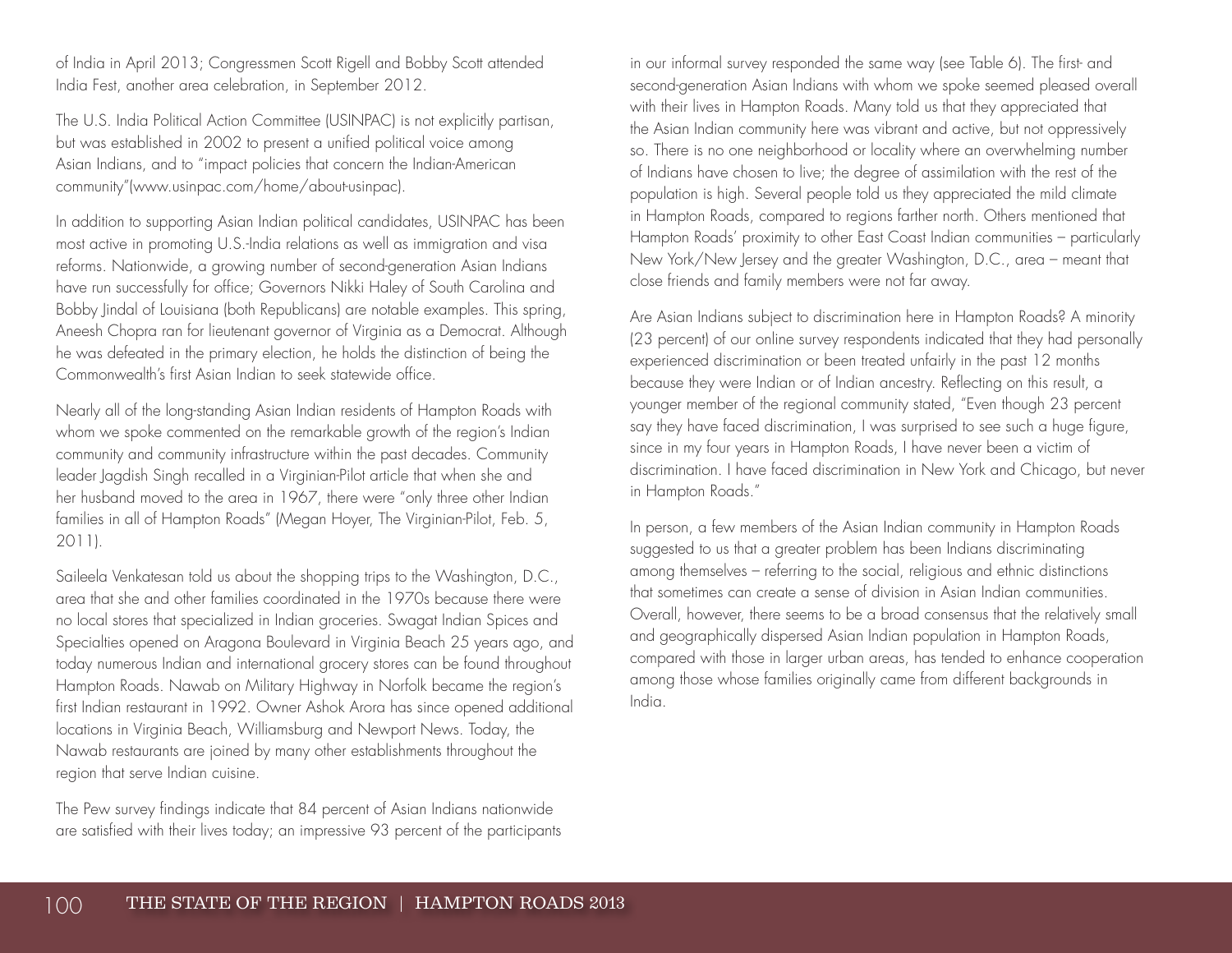### **Institutions**

Hampton Roads is home to several institutions that provide focal points for the Asian Indian community. These organizations work cooperatively with one another and have, in many cases, overlapping constituencies. They are distinguished by a generous commitment to charitable giving that has benefited scholarship funds and other worthy causes in our region and beyond. The groups' representatives emphasize that they welcome the participation of not just Asian Indians, but all members of the broader Hampton Roads community.

#### ASIAN INDIANS OF HAMPTON ROADS

The most long-standing of these organizations is Asian Indians of Hampton Roads (AIHR), which was established in the 1970s as Asian Indians of Tidewater. As summarized to us by AIHR President Mohit Gour, the organization's purpose is twofold: to provide support and a point of connection for the region's Asian Indians, and to raise awareness and promote India's cultural heritage throughout Hampton Roads. AIHR currently has around 70 formal members, exerting a broader influence through its sponsored events and participation in other community initiatives.

AIHR's signature event is the Republic Day commemoration, held in honor of the adoption of India's constitution on Jan. 26, 1950. This smaller-scale event, also in its 17th year, usually includes a panel discussion to address political and economic issues that concern India and U.S.-India relations. Nirupama Rao, the Indian ambassador to the United States, participated in the most recent Republic Day event at the Hindu Temple and Community Center in Chesapeake.

#### SITES OF RELIGIOUS GATHERING: THE HINDU TEMPLE AND COMMUNITY CENTER OF HAMPTON ROADS, THE BAPS SHREE SWAMINARAYAN MANDIR AND THE GURUDWARA SAHIB

Approximately 80 percent of the population of the Republic of India today are followers of Hinduism. Muslims comprise the next-largest religious group, followed by Christians, Sikhs, Buddhists, Jains, Zoroastrians and others. This

diversity has enriched the religious landscape of Hampton Roads, where Asian Indian followers of all these world religions now reside.

The Hindu Temple and Community Center of Hampton Roads, located on Dominion Boulevard in Chesapeake, is the largest religious gathering point for Asian Indians in our region. A first temple opened on the site in 1991; after an accidental fire three years later, the current facility was constructed and has been in use since 1997. The organization's website states that "the Hindu religion is not simply a religion of rituals, since it integrates culture and religion into our daily lives and our Temple Complex will provide a focal point for the religious as well as the cultural activities of our community" (Ram C. Dahiya, "A Brief History of the Hindu Temple of Hampton Roads," www.hindutemplehr.org/ about-temple).

The temple is open every day for religious observances and a wide array of other group meetings and activities. The temple sponsors dance classes, a cricket club, a group for seniors known as Jeevan Sandhya Mandal and cultural classes for children. Yoga therapy classes each Sunday morning attract area residents who are not necessarily practicing Hindus. The celebration of major Hindu festivals like Diwali and Holi are well-attended highlights of the temple's calendar.

Another Hindu site of worship is the BAPS Shree Swaminarayan Mandir, located on Jefferson Avenue in Newport News. BAPS, short for Bochasanwasi Shri Akshar Purushottam Swaminarayan Sanstha, is a worldwide organization with roots in the Indian state of Gujarat.

The center of Hampton Roads' Sikh community is Chesapeake's Gurudwara Sahib. The Gurudwara is sponsored by the Guru Nanak Foundation of Tidewater, named after the first Sikh prophet. The Gurudwara was constructed in 2006; before then, Sikh gatherings were held throughout the region in private homes or other temporary facilities. Community representative Surinder Dhillon estimates that Hampton Roads is now home to approximately 100 Sikh families, many of whom emigrated from India's Punjab region. The Gurudwara's regular Sunday services attract families from as far away as Williamsburg to the north, and Elizabeth City to the south. Universal equality and service to the community are among the doctrines emphasized in Sikhism. As such, Hampton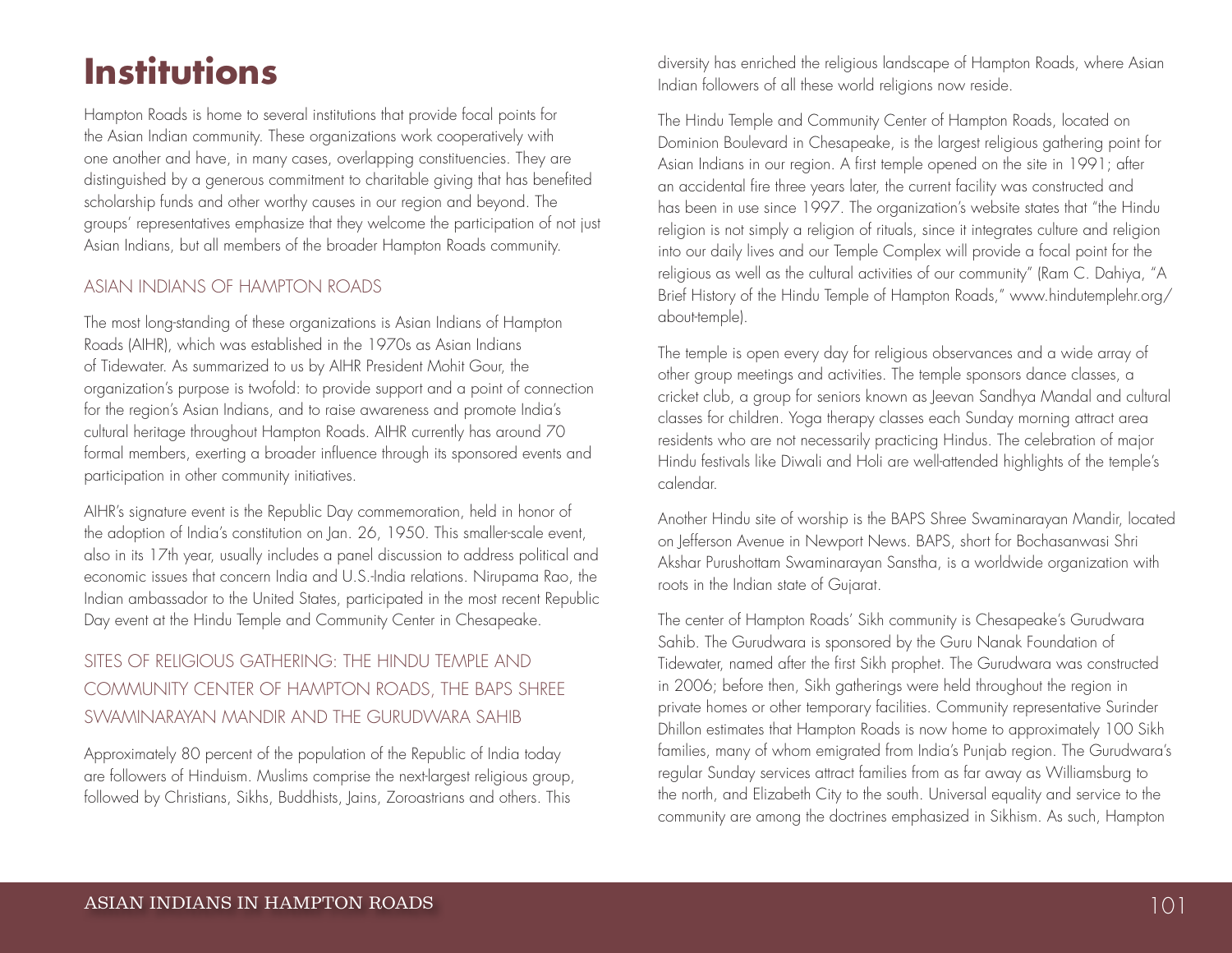Roads' Sikhs have been active participants in regional interfaith initiatives and charitable causes that assist the less fortunate. Since 2011, the Guru Nanak Foundation has sponsored an annual "Fun for Everyone Day" with Indian cuisine and activities for all ages on the grounds of the Gurudwara.

#### AAPI – HAMPTON ROADS

Asian Indians are well represented in our region's medical community. The 2013 Taste of India program listed 146 physicians of Indian origin who practice medicine in Hampton Roads. Eighty-two are identified as current or recent active members of AAPI, the Association of American Physicians of Indian Origin. AAPI is a nationwide organization, founded in 1982, that provides a networking forum for its members "to excel in patient care, teaching and research and to pursue their aspirations in professional and community affairs" (http://aapiusa.org/about/mission.aspx). Both first- and second-generation Asian Indians are active in the Hampton Roads chapter; they represent a wide spectrum of medical specialties and regional backgrounds.

Since 2010, AAPI-HR has sponsored an annual charity gala at the Half Moone Cruise and Celebration Center in downtown Norfolk. The event was motivated by members' desire to give back to the Hampton Roads community. In 2011, outgoing chapter president Rajnish Dhawan told The Virginian-Pilot that "we all treat patients almost every day, and we see the underprivileged in the hospitals. … The whole idea was: If we can collect funds, we can promote free clinics and help the untreated population" (Gary Ruegsegger, The Virginian-Pilot, Feb. 11, 2011). Current chapter president Pramod Malik reports that the galas have raised more than \$300,000 for area clinics and an Eastern Virginia Medical School scholarship over the past four years. (We've also heard that the galas are great fun to attend.)

#### TASTE OF INDIA

The largest single gathering of Asian Indians in our region is Taste of India, an annual celebration that has been held at Old Dominion University's Ted Constant Convocation Center each April since 2007. In that year, a group of local businesspeople, inspired by Richmond's long-standing Festival of India, committed the seed money to establish a similar tradition in Hampton Roads.



The intent was, as explained to us by event co-organizer Vinod Agarwal, to create a great show and provide the regional community with a "taste of India" without having to fly there. In this, Taste of India's organizers have certainly succeeded. The all-day festival features cuisine from area restaurants, shopping opportunities, children's activities and a full schedule of live entertainment, including Indian classical and Bollywood dance performances. A collegiate bhangra competition draws dancers from throughout Virginia and beyond. Around 7,500 people attended Taste of India 2013.

Proceeds from Taste of India have benefited free clinics and other nonprofit organizations in our region, including Children's Hospital of The King's Daughters, the Food Bank of Southeastern Virginia and the Old Dominion University Educational Foundation. This year, a \$5,000 Taste of India/AAPI Scholarship was awarded to Granby High School senior Anne Mugpayo.